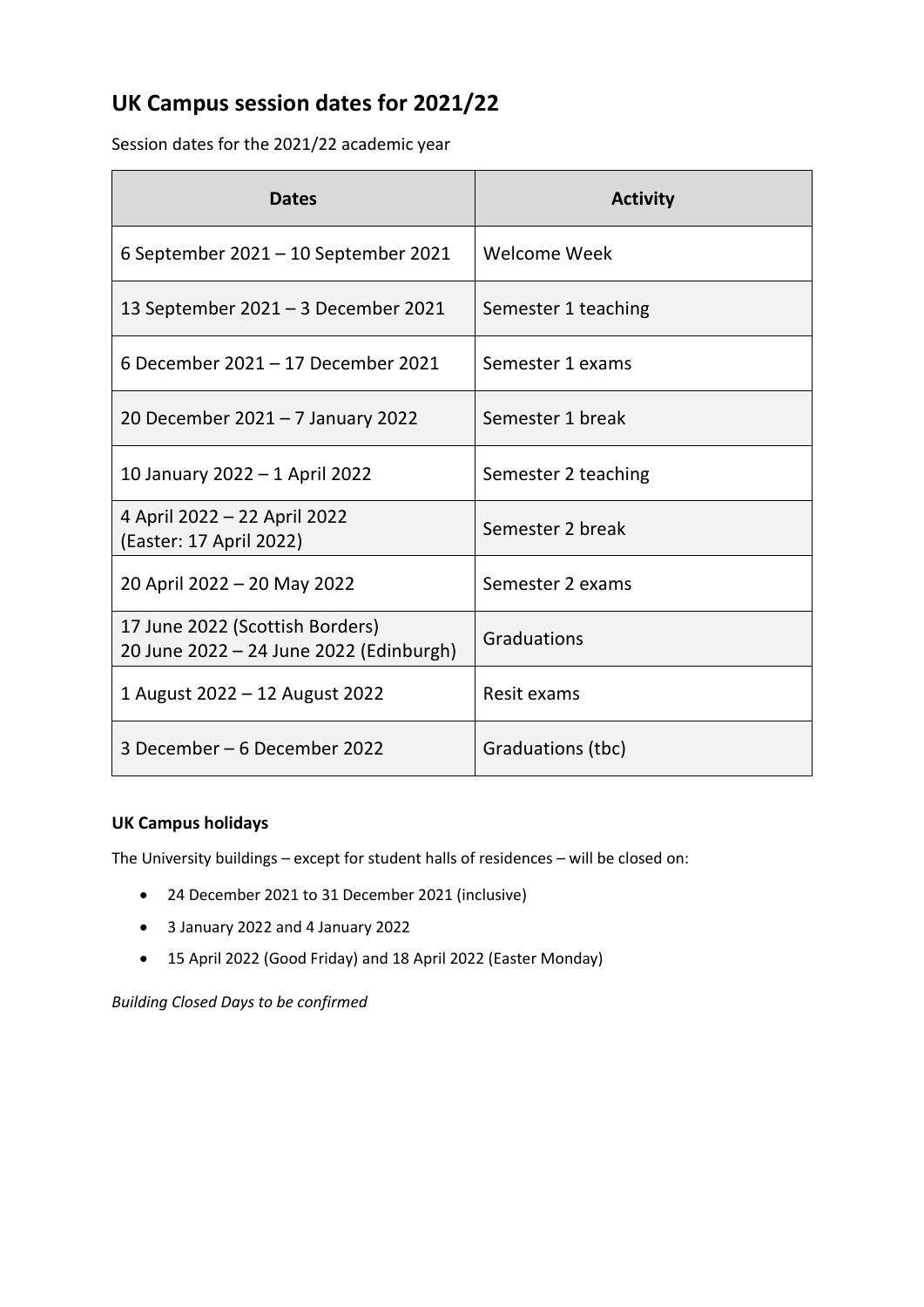# **UK Campus session dates for 2022/23**

Session dates for the 2022/23 academic year

| <b>Dates</b>                                                               | <b>Activity</b>     |
|----------------------------------------------------------------------------|---------------------|
| 5 September 2022 – 9 September 2022                                        | Welcome Week        |
| 12 September 2022 – 2 December 2022                                        | Semester 1 teaching |
| 5 December 2022 - 16 December 2022                                         | Semester 1 exams    |
| 19 December 2022 – 6 January 2023                                          | Semester 1 break    |
| 9 January 2023 - 31 March 2023                                             | Semester 2 teaching |
| 3 April 2023 - 21 April 2023<br>(Easter: 9 April 2023)                     | Semester 2 break    |
| 24 April 2023 - 19 May 2023                                                | Semester 2 exams    |
| 16 June 2023 (Scottish Borders)<br>19 June 2023 - 23 June 2023 (Edinburgh) | Graduations (tbc)   |
| 3 August 2023 – 11 August 2023                                             | Resit exams         |
| 2 December – 5 December 2023                                               | Graduations (tbc)   |

#### **UK Campus holidays**

The University buildings – except for student halls of residences – will be closed on:

- 26 December 2022 to 30 December 2022 (inclusive)
- 2 January 2023 and 3 January 2023
- 7 April 2023 (Good Friday) and 10 April 2023 (Easter Monday)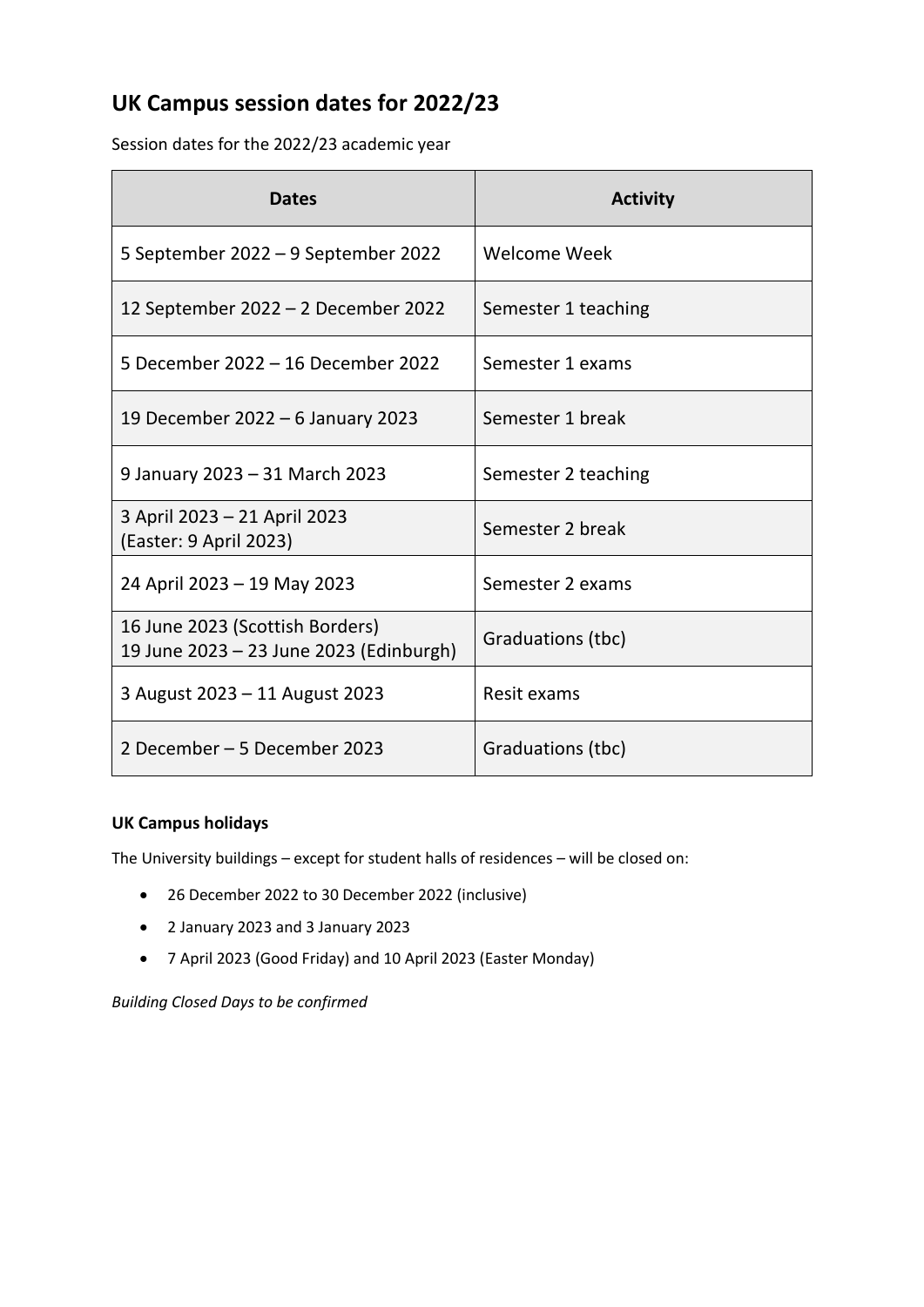## **UK Campus session dates for 2023/24**

Session dates for the 2023/24 academic year

| <b>Dates</b>                                                               | <b>Activity</b>     |
|----------------------------------------------------------------------------|---------------------|
| 4 September 2023 – 8 September 2023                                        | Welcome Week        |
| 11 September 2023 – 1 December 2023                                        | Semester 1 teaching |
| 4 December 2023 - 15 December 2023                                         | Semester 1 exams    |
| 18 December 2023 – 5 January 2024                                          | Semester 1 break    |
| 8 January 2024 - 28 March 2024*                                            | Semester 2 teaching |
| 1 April 2024* - 19 April 2024<br>(Easter: 31 March 2024)                   | Semester 2 break    |
| 22 April 2024 – 17 May 2024                                                | Semester 2 exams    |
| 14 June 2024 (Scottish Borders)<br>17 June 2024 - 21 June 2024 (Edinburgh) | Graduations (tbc)   |
| 1 August 2024 – 9 August 2024                                              | Resit exams         |
| December 2024                                                              | Graduations (tbc)   |

#### **UK Campus holidays**

The University buildings – except for student halls of residences – will be closed on:

- 25 December 2023 to 29 December 2023 (inclusive)
- 1 January 2024 and 2 January 2024
- \*29 March 2024 (Good Friday) end of Semester 2 teaching Thursday 28 March 2024
- \*1 April 2024 (Easter Monday) start of Semester 2 break